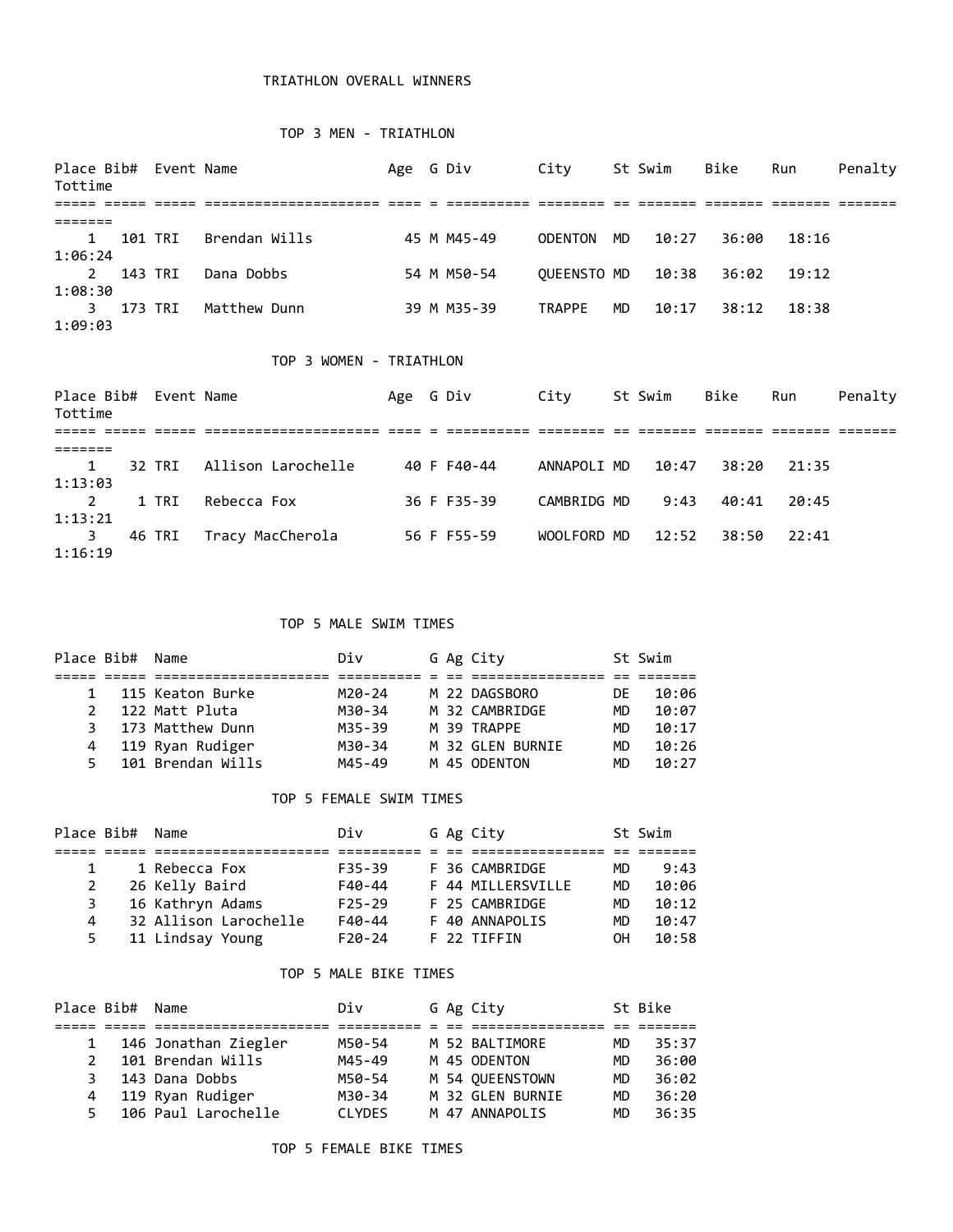| Place Bib# Name |                       | Div        |  | G Ag City        |           | St Bike |
|-----------------|-----------------------|------------|--|------------------|-----------|---------|
|                 |                       |            |  |                  |           |         |
| $\mathbf{1}$    | 32 Allison Larochelle | F40-44     |  | F 40 ANNAPOLIS   | MD.       | 38:20   |
| 2               | 46 Tracy MacCherola   | F55-59     |  | F 56 WOOLFORD    | <b>MD</b> | 38:50   |
| 3               | 1 Rebecca Fox         | $F35 - 39$ |  | F 36 CAMBRIDGE   | <b>MD</b> | 40:41   |
| 4               | 24 Maria F Miller     | $F35 - 39$ |  | F 37 TYASKIN, MD | MD        | 41:28   |
| 5.              | 41 Melissa Batie      | F45-49     |  | F 46 SALISBURY   | MD        | 43:22   |

## TOP 5 MALE RUN TIMES

| Place Bib# Name |   |                      | Div    |  | G Ag City       |           | St Run |
|-----------------|---|----------------------|--------|--|-----------------|-----------|--------|
|                 |   |                      |        |  |                 |           |        |
| $\mathbf{1}$    |   | 101 Brendan Wills    | M45-49 |  | M 45 ODENTON    | MD        | 18:16  |
| 2               |   | 173 Matthew Dunn     | M35-39 |  | M 39 TRAPPF     | <b>MD</b> | 18:38  |
|                 | 3 | 146 Jonathan Ziegler | M50-54 |  | M 52 BALTIMORE  | MD.       | 19:00  |
| 4               |   | 143 Dana Dobbs       | M50-54 |  | M 54 OUEENSTOWN | <b>MD</b> | 19:12  |
| 5.              |   | 170 Mike Synowiec    | M45-49 |  | M 46 SALISBURY  | MD.       | 19:37  |

## TOP 5 FEMALE RUN TIMES

| Place Bib# | Div                                                                                                        |  |                                                                                                      | St Run |
|------------|------------------------------------------------------------------------------------------------------------|--|------------------------------------------------------------------------------------------------------|--------|
|            |                                                                                                            |  |                                                                                                      |        |
|            | $F35 - 39$                                                                                                 |  | MD                                                                                                   | 20:11  |
|            | $F35 - 39$                                                                                                 |  | МD                                                                                                   | 20:45  |
|            | $F25 - 29$                                                                                                 |  | VA                                                                                                   | 20:48  |
|            | F45-49                                                                                                     |  | MD                                                                                                   | 21:24  |
|            | F40-44                                                                                                     |  | МD                                                                                                   | 21:35  |
|            | Name<br>24 Maria F Miller<br>1 Rebecca Fox<br>18 Shannon Pace<br>41 Melissa Batie<br>32 Allison Larochelle |  | G Ag City<br>F 37 TYASKIN, MD<br>F 36 CAMBRIDGE<br>F 26 RICHMOND<br>F 46 SALISBURY<br>F 40 ANNAPOLIS |        |

TRIATHLON AGE GROUP RESULTS

TRIATHLON AGE GROUP RESULTS

## MALE 1 - 19 (3 WINNERS)

| Place O'All Bib# Event Name<br>Tottime |  |  |                                 | Age City |  | St Swim Bike Run | Penaltv |
|----------------------------------------|--|--|---------------------------------|----------|--|------------------|---------|
|                                        |  |  |                                 |          |  |                  |         |
| 1:24:48                                |  |  | 1 37 112 TRI Matthew Somerville |          |  |                  |         |

# FEMALE 1 - 19 (3 WINNERS)

| Place O'All Bib# Event Name<br>Tottime |     |       |                  | Age City        |     | St Swim | Bike              | Run   | Penalty |
|----------------------------------------|-----|-------|------------------|-----------------|-----|---------|-------------------|-------|---------|
|                                        |     |       |                  |                 |     |         |                   |       |         |
|                                        |     |       |                  |                 |     |         |                   |       |         |
| 1                                      | 38  | 6 TRI | Madison Synowiec | 18 Salisbury MD |     | 12:23   | 47:01             | 21:50 |         |
| 1:24:52                                |     |       |                  |                 |     |         |                   |       |         |
| 2                                      | 83  | 8 TRI | Morgan Johnson   | 15 Salisbury MD |     | 14:21   | 52:52             | 26:22 |         |
| 1:37:32                                |     |       |                  |                 |     |         |                   |       |         |
| 3                                      | 110 | 7 TRI | Madelyn Ryan     | 17 Riva         | MD. |         | $14:23$ $1:23:23$ | 35:02 |         |
| 2:19:22                                |     |       |                  |                 |     |         |                   |       |         |

## MALE 20 - 24 (3 WINNERS)

| Place O'All Bib# Event Name<br>Tottime |  |                            | Age City                             | St Swim | Bike | Run | Penalty |
|----------------------------------------|--|----------------------------|--------------------------------------|---------|------|-----|---------|
|                                        |  |                            |                                      |         |      |     |         |
|                                        |  |                            |                                      |         |      |     |         |
|                                        |  | 35   117 TRI   Simon Mason | 21 Baltimore MD  10:38  44:58  25:13 |         |      |     |         |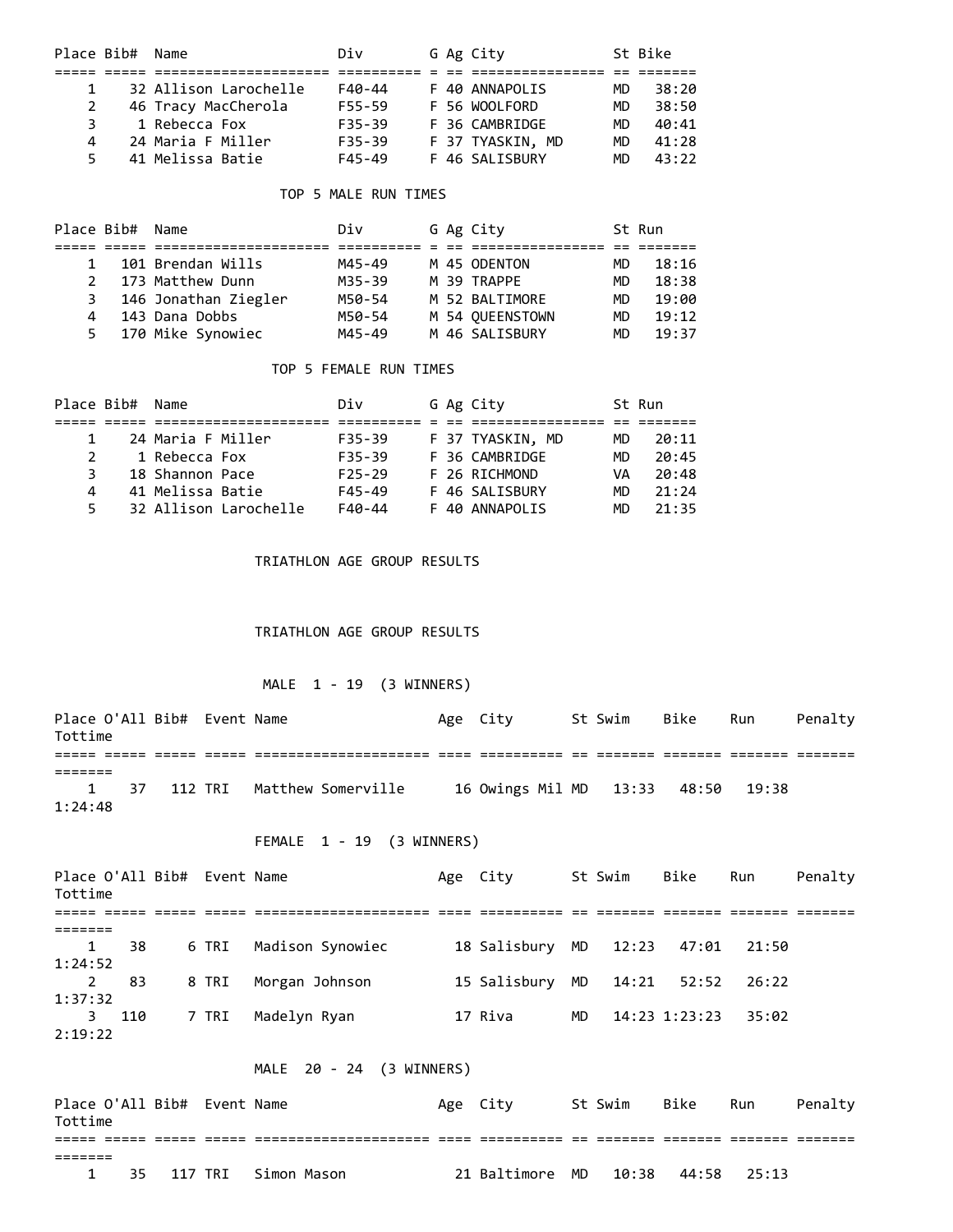|                                        | 1:23:59 |         |                            |                  |     |         |       |       |         |
|----------------------------------------|---------|---------|----------------------------|------------------|-----|---------|-------|-------|---------|
| $\mathbf{2}$<br>1:24:24                | 36      | 116 TRI | Nathan Hirtle              | 24 Salisbury     | MD  | 11:20   | 47:58 | 22:08 |         |
| 3.                                     | 48      | 115 TRI | Keaton Burke               | 22 Dagsboro      | DE  | 10:06   | 51:30 | 22:04 |         |
| 1:28:27<br>4                           | 72      | 111 TRI | Andrew Crowley             | 22 Salisbury     | MD  | 13:59   | 48:30 | 27:33 |         |
| 1:35:00<br>5                           | 82      | 113 TRI | Geno Lowe Iv               | 20 Hebron        | MD  | 12:18   | 58:53 | 21:37 |         |
| 1:37:30                                |         |         |                            |                  |     |         |       |       |         |
|                                        |         |         | FEMALE 20 - 24 (3 WINNERS) |                  |     |         |       |       |         |
| Place O'All Bib# Event Name<br>Tottime |         |         |                            | Age City         |     | St Swim | Bike  | Run   | Penalty |
| =======                                |         |         |                            |                  |     |         |       |       |         |
| 1<br>1:26:29                           | 41      | 10 TRI  | Rachel Lorenc              | 22 Baltimore     | MD. | 13:42   | 45:07 | 23:39 |         |
| 2<br>1:29:36                           | 50      | 13 TRI  | Teele Jogi                 | 22 Towson        | MD  | 12:22   | 50:45 | 22:52 |         |
| 3                                      | 57      | 14 TRI  | Erika Koontz               | 24 Woodbine      | MD  | 12:34   | 47:20 | 26:05 |         |
| 1:30:47<br>4                           | 66      | 11 TRI  | Lindsay Young              | 22 Tiffin        | 0H  | 10:58   | 51:47 | 28:05 |         |
| 1:33:51<br>5                           | 68      | 9 TRI   | Annabel Mungan             | 20 Annapolis     | MD  | 15:31   | 50:22 | 24:53 |         |
| 1:34:03                                |         |         |                            |                  |     |         |       |       |         |
|                                        |         |         | MALE 25 - 29 (3 WINNERS)   |                  |     |         |       |       |         |
| Place O'All Bib# Event Name<br>Tottime |         |         |                            | Age City         |     | St Swim | Bike  | Run   | Penalty |
| =======                                |         |         |                            |                  |     |         |       |       |         |
|                                        |         |         | FEMALE 25 - 29 (3 WINNERS) |                  |     |         |       |       |         |
|                                        |         |         |                            |                  |     |         |       |       |         |
| Place O'All Bib# Event Name<br>Tottime |         |         |                            | Age City St Swim |     |         | Bike  | Run   | Penalty |
| =======                                |         |         |                            |                  |     |         |       |       |         |
| $\mathbf{1}$<br>1:22:35                | 27      | 16 TRI  | Kathryn Adams              | 25 Cambridge MD  |     | 10:12   | 44:53 | 24:33 |         |
| $\mathbf{2}$<br>1:22:43                | 28      | 18 TRI  | Shannon Pace               | 26 Richmond      | VA  | 12:28   | 44:52 | 20:48 |         |
| 3<br>1:29:12                           | 49      | 17 TRI  | Molly Ruffner              | 26 Salisbury MD  |     | 12:17   | 51:20 | 22:49 |         |
| $\overline{4}$                         | 54      | 19 TRI  | Anna Windle                | 25 Cambridge MD  |     | 11:48   | 50:51 | 24:17 |         |
| 1:30:09<br>5                           | 61      | 15 TRI  | Emily McMullen             | 28 Frankford DE  |     | 13:21   | 50:24 | 25:10 |         |
| 1:32:19                                |         |         |                            |                  |     |         |       |       |         |
|                                        |         |         | MALE 30 - 34 (3 WINNERS)   |                  |     |         |       |       |         |
| Place O'All Bib# Event Name<br>Tottime |         |         |                            | Age City St Swim |     |         | Bike  | Run   | Penalty |
| =======                                |         |         |                            |                  |     |         |       |       |         |
| $\mathbf{1}$<br>1:09:16                | 4       | 119 TRI | Ryan Rudiger               | 32 Glen Burni MD |     | 10:26   | 36:20 | 19:46 |         |
| $\overline{2}$<br>1:13:11              | 9       | 122 TRI | Matt Pluta                 | 32 Cambridge MD  |     | 10:07   | 39:24 | 20:44 |         |

4 53 118 TRI Todd Bellamy 33 Salisbury MD 13:34 50:04 22:32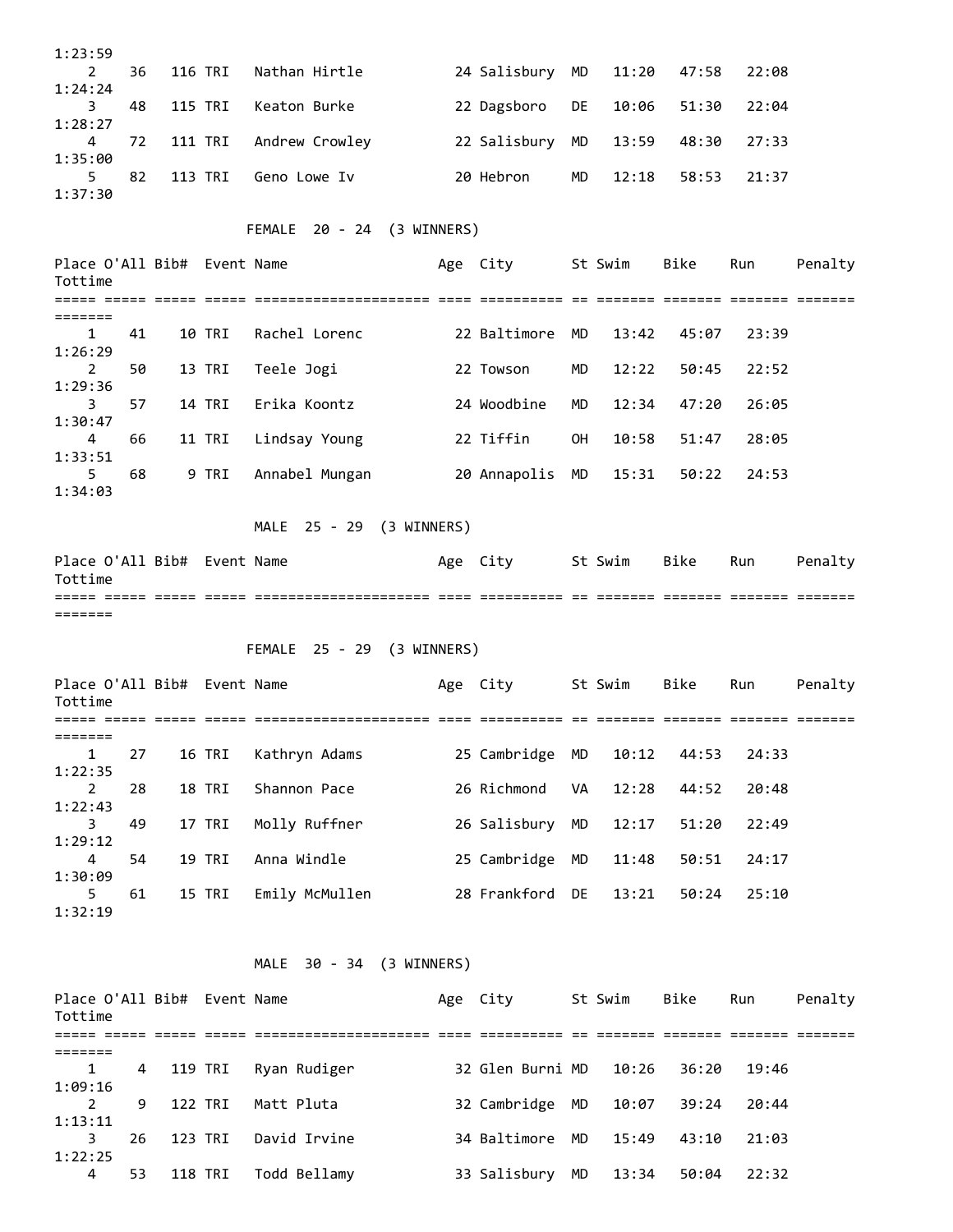1:29:59 5 70 120 TRI Paul Giarratano 30 Salisbury MD 13:46 55:31 21:31 1:34:35 FEMALE 30 - 34 (3 WINNERS) Place O'All Bib# Event Name Age City St Swim Bike Run Penalty Tottime ===== ===== ===== ===== ===================== ==== ========== == ======= ======= ======= ======= ======= 1 89 20 TRI Nicole Bellamy 34 Salisbury MD 14:29 51:20 28:19 1:38:49 2 105 54 TRI Ashley Hill 30 Delmar MD 14:58 56:17 32:44 1:49:21 MALE 35 - 39 (3 WINNERS) Place O'All Bib# Event Name The Stage City St Swim Bike Run Penalty Tottime ===== ===== ===== ===== ===================== ==== ========== == ======= ======= ======= ======= ======= 1 12 126 TRI Jonathan Andres 36 Easton MD 12:12 36:57 22:27 1:14:01 2 22 125 TRI Karl Erickson 37 Baltimore MD 10:45 43:24 22:30 1:20:48 3 80 124 TRI Gerald Dayrit 36 Cambridge MD 17:20 50:09 24:48 1:36:33 FEMALE 35 - 39 (3 WINNERS) Place O'All Bib# Event Name The Stage City St Swim Bike Run Penalty Tottime ===== ===== ===== ===== ===================== ==== ========== == ======= ======= ======= ======= ======= 1 15 24 TRI Maria F Miller 37 Tyaskin, M MD 12:45 41:28 20:11 1:17:01 2 44 22 TRI Lauren Green 37 Salisbury MD 13:15 47:01 23:29 1:27:26 3 45 23 TRI Emily Ruf 38 Cambridge MD 13:05 46:17 24:50 1:27:38 4 56 51 TRI Durbin Hamilton 39 Salisbury MD 14:12 44:32 28:20 1:30:37 5 65 21 TRI Amy Dayton 38 Cambridge MD 13:16 47:58 28:39 1:33:01 MALE 40 - 44 (3 WINNERS) Place O'All Bib# Event Name The Sound Age City St Swim Bike Run Penalty Tottime ===== ===== ===== ===== ===================== ==== ========== == ======= ======= ======= ======= ======= 1 19 132 TRI Patrick Allen 42 Cambridge MD 13:57 40:18 21:19 1:18:31 2 23 130 TRI Craig Gingell 40 Crownsvill MD 12:02 42:43 22:06 1:21:52 3 24 133 TRI Matt Jones 43 Salisbury MD 14:44 41:49 22:12 1:22:02 4 52 174 TRI Joseph Ford 42 Princess A MD 11:47 49:24 25:19 1:29:54 5 62 129 TRI Kimon Kanelakis 44 Washington DC 13:58 48:24 25:31 1:32:46

FEMALE 40 - 44 (3 WINNERS)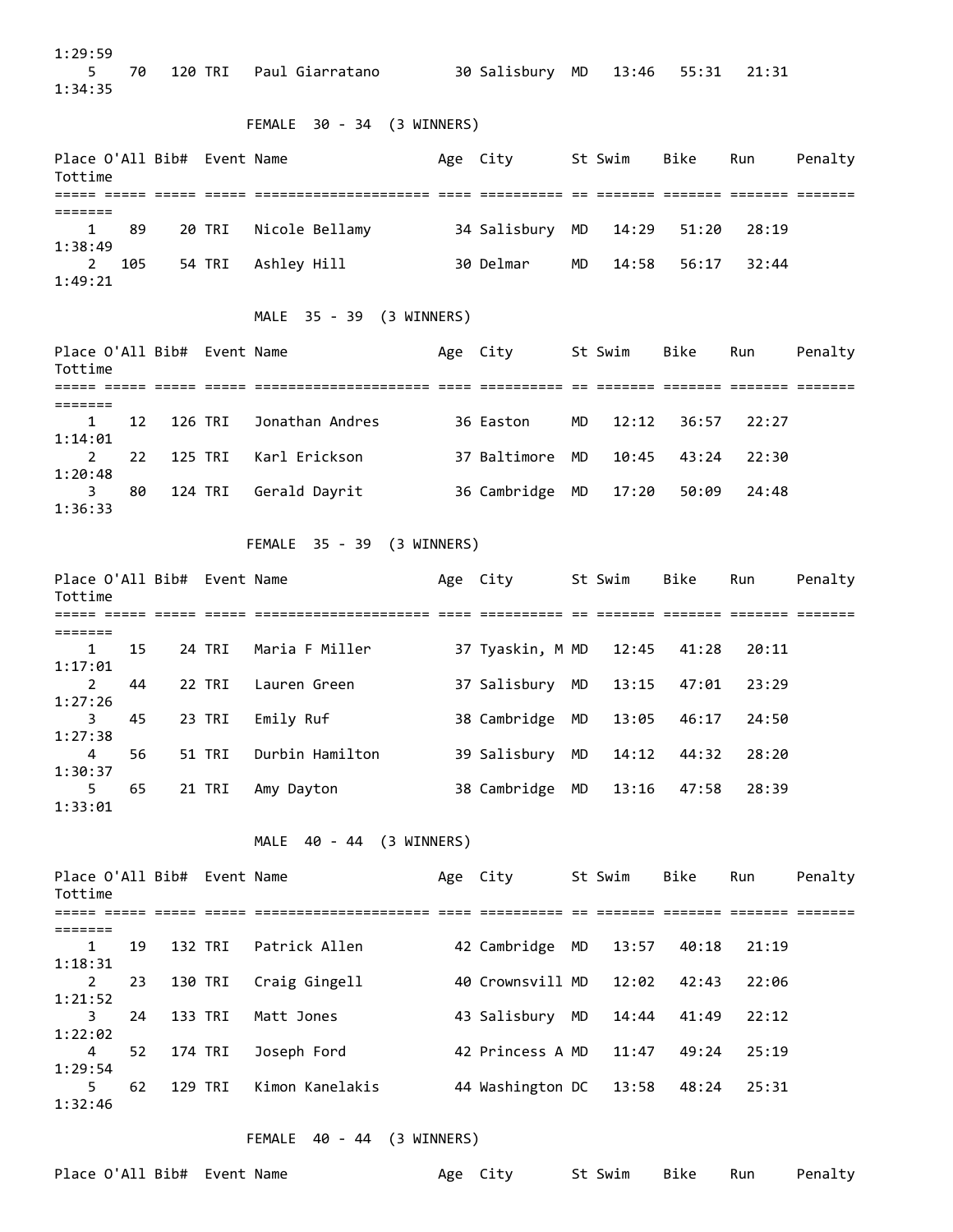| Tottime |    |        |                  |              |    |       |       |       |  |
|---------|----|--------|------------------|--------------|----|-------|-------|-------|--|
|         |    |        |                  |              |    |       |       |       |  |
|         |    |        |                  |              |    |       |       |       |  |
| 1       | 33 | 29 TRI | Ana Miller       | 41 Gambrills | MD | 13:05 | 43:36 | 23:37 |  |
| 1:23:20 |    |        |                  |              |    |       |       |       |  |
| 2       | 47 | 31 TRI | Emily Cranwell   | 41 Cambridge | MD | 13:33 | 46:47 | 24:35 |  |
| 1:28:23 |    |        |                  |              |    |       |       |       |  |
| 3       | 58 | 30 TRI | Emily Bullock    | 40 Delmar    | MD | 12:27 | 49:27 | 26:15 |  |
| 1:31:15 |    |        |                  |              |    |       |       |       |  |
| 4       | 78 | 27 TRI | Kim Gibbons-Neff | 42 Easton    | MD | 13:38 | 51:35 | 27:16 |  |
| 1:36:17 |    |        |                  |              |    |       |       |       |  |
| 5       | 93 | 28 TRI | Amanda Hubbert   | 42 Cambridge | MD | 14:14 | 53:04 | 28:00 |  |
| 1:40:16 |    |        |                  |              |    |       |       |       |  |

## MALE 45 - 49 (3 WINNERS)

| Place O'All Bib# Event Name<br>Tottime |    |         |                       | Age City         |    | St Swim | Bike  | Run   | Penalty |
|----------------------------------------|----|---------|-----------------------|------------------|----|---------|-------|-------|---------|
|                                        |    |         |                       |                  |    |         |       |       |         |
|                                        |    |         |                       |                  |    |         |       |       |         |
| 1                                      | 7  | 170 TRI | Mike Synowiec         | 46 Salisbury     | MD | 12:04   | 38:27 | 19:37 |         |
| 1:12:30                                |    |         |                       |                  |    |         |       |       |         |
| 2                                      | 13 | 106 TRI | Paul Larochelle       | 47 Annapolis MD  |    | 12:56   | 36:35 | 22:58 |         |
| 1:15:47                                |    |         |                       |                  |    |         |       |       |         |
| 3                                      | 31 | 139 TRI | Robert J Schroeder Ii | 45 Salisbury     | MD | 13:37   | 41:34 | 23:17 |         |
| 1:23:11                                |    |         |                       |                  |    |         |       |       |         |
| 4                                      | 42 | 140 TRI | Tim Ervin             | 48 Owings Mil MD |    | 13:28   | 43:43 | 26:23 |         |
| 1:27:13                                |    |         |                       |                  |    |         |       |       |         |
| 5                                      | 60 | 138 TRI | Justin Kostelac       | 47 Salisbury     | MD | 14:04   | 45:23 | 28:24 |         |
| 1:31:56                                |    |         |                       |                  |    |         |       |       |         |

# FEMALE 45 - 49 (3 WINNERS)

| Place O'All Bib# Event Name<br>Tottime |    |        |                       | Age City         |    | St Swim | Bike             | Run   | Penalty |
|----------------------------------------|----|--------|-----------------------|------------------|----|---------|------------------|-------|---------|
|                                        |    |        |                       |                  |    |         | -------- ------- |       |         |
|                                        |    |        |                       |                  |    |         |                  |       |         |
| 1                                      | 25 | 41 TRI | Melissa Batie         | 46 Salisbury     | MD | 14:20   | 43:22            | 21:24 |         |
| 1:22:08                                |    |        |                       |                  |    |         |                  |       |         |
| 2                                      | 67 | 4 TRI  | Michelle Lawrence     | 48 Grasonvill MD |    | 13:43   | 46:17            | 29:16 |         |
| 1:33:57                                |    |        |                       |                  |    |         |                  |       |         |
| 3                                      | 79 | 35 TRI | Deanna Harrell        | 45 Salisbury     | MD | 14:22   | 50:31            | 27:32 |         |
| 1:36:24                                |    |        |                       |                  |    |         |                  |       |         |
| 4                                      | 84 | 40 TRI | Amy Hott              | 47 Owings Mil MD |    | 14:19   | 49:37            | 30:35 |         |
| 1:37:51                                |    |        |                       |                  |    |         |                  |       |         |
| 5                                      | 88 | 33 TRI | Catherine Cole-Morris | 45 Cambridge     | MD | 13:04   | 50:22            | 31:25 |         |
| 1:38:21                                |    |        |                       |                  |    |         |                  |       |         |

# MALE 50 - 54 (3 WINNERS)

| Tottime |     | Place O'All Bib# Event Name |         |                  | Age City         |           | St Swim | Bike          | Run   | Penalty |
|---------|-----|-----------------------------|---------|------------------|------------------|-----------|---------|---------------|-------|---------|
|         |     |                             |         |                  |                  |           |         |               |       |         |
|         |     |                             |         |                  |                  |           |         |               |       |         |
| 1       | 5.  |                             | 146 TRI | Jonathan Ziegler | 52 Baltimore     | MD.       | 11:45   | 35:37         | 19:00 |         |
| 1:09:32 |     |                             |         |                  |                  |           |         |               |       |         |
| 2       | 29  |                             | 108 TRI | Matt Cook        | 53 Salisbury     | <b>MD</b> | 12:38   | 42:17         | 24:05 |         |
| 1:22:57 |     |                             |         |                  |                  |           |         |               |       |         |
| 3       | 40  |                             | 145 TRI | Max Estrada      | 50 Crownsvill MD |           | 13:38   | 42:46         | 25:24 |         |
| 1:26:16 |     |                             |         |                  |                  |           |         |               |       |         |
| 4       | 85  |                             | 147 TRI | Jim Chaney       | 50 Salisbury     | MD        | 14:11   | 48:32         | 28:42 |         |
| 1:37:58 |     |                             |         |                  |                  |           |         |               |       |         |
| 5.      | 111 |                             | 142 TRI | Michael Ryan     | 54 Riva          | MD        |         | 17:28 1:21:56 | 36:20 |         |
| 2:22:25 |     |                             |         |                  |                  |           |         |               |       |         |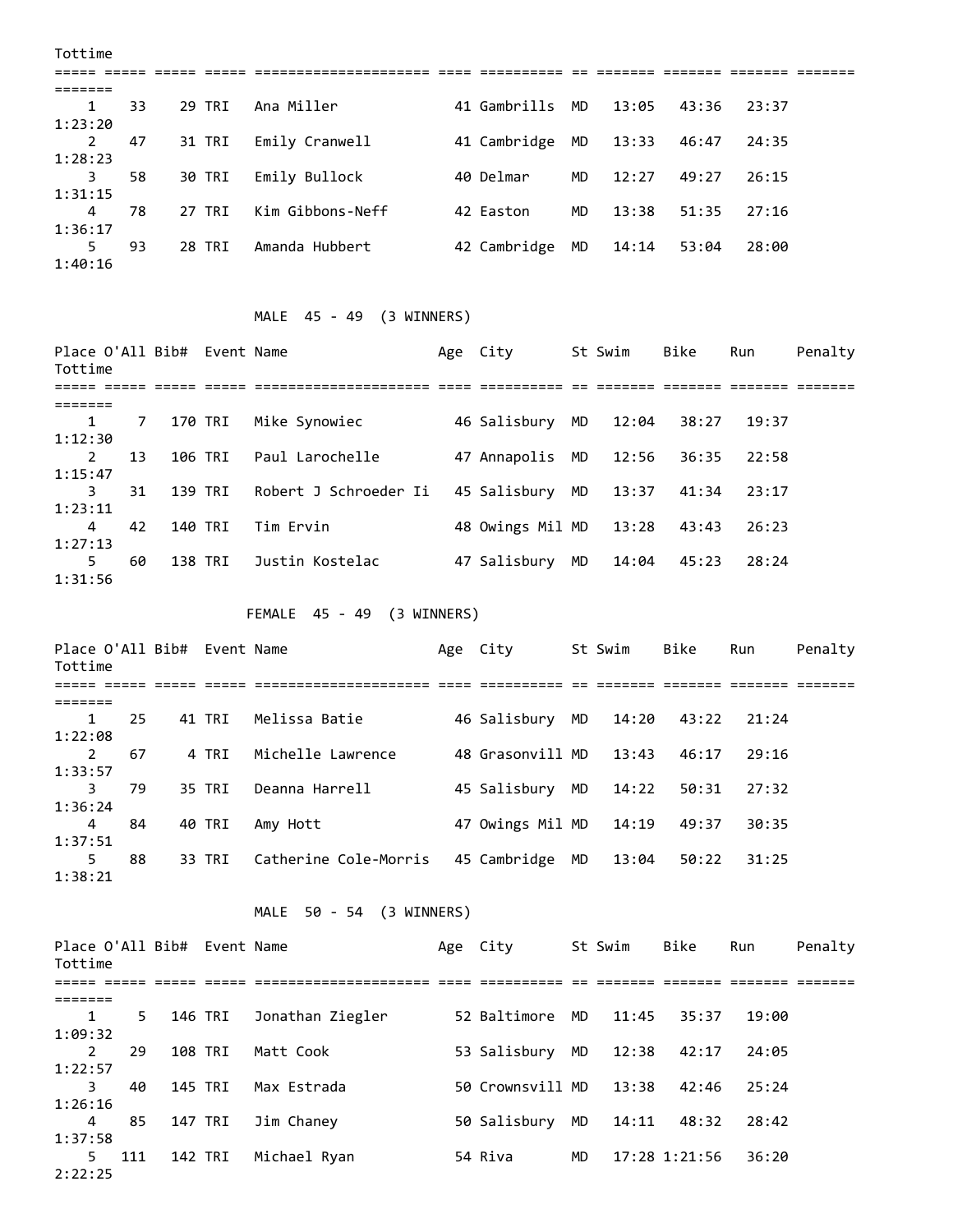## FEMALE 50 - 54 (3 WINNERS)

| Place O'All Bib# Event Name<br>Tottime |     |                        |         |                            |    | Age City         |    | St Swim | Bike  | Run   | Penalty |
|----------------------------------------|-----|------------------------|---------|----------------------------|----|------------------|----|---------|-------|-------|---------|
|                                        |     |                        |         |                            |    |                  |    |         |       |       |         |
| =======<br>1<br>1:35:37                | 73  |                        | 44 TRI  | Tina Ryan                  |    | 53 Cambridge     | MD | 13:29   | 48:53 | 29:36 |         |
| $\overline{2}$<br>1:38:06              | 86  |                        | 43 TRI  | Karen McGowan              |    | 53 Cambridge     | MD | 14:45   | 51:50 | 27:51 |         |
| 3<br>1:39:03                           | 90  |                        | 55 tri  | Kristy Hickman             | 50 |                  |    | 15:07   | 50:49 | 29:04 |         |
| 4<br>1:43:12                           | 97  |                        | 42 TRI  | Lorie Phillips             |    | 53 Delmar        | DE | 13:13   | 54:04 | 29:36 |         |
| 5<br>1:44:30                           | 101 |                        | 50 TRI  | Lisa Bryant                |    | 53 Salisbury     | MD | 14:05   | 54:47 | 31:18 |         |
|                                        |     |                        |         | MALE 55 - 59 (3 WINNERS)   |    |                  |    |         |       |       |         |
| Place O'All Bib# Event Name<br>Tottime |     |                        |         |                            |    | Age City         |    | St Swim | Bike  | Run   | Penalty |
|                                        |     |                        |         |                            |    |                  |    |         |       |       |         |
| =======<br>1<br>1:17:27                | 17  |                        | 149 TRI | Michael Keene              |    | 55 Wittman       | MD | 11:46   | 39:31 | 23:01 |         |
| $\overline{2}$<br>1:23:05              | 30  |                        | 150 TRI | Joseph Layug               |    | 56 Clarksvill MD |    | 11:40   | 45:17 | 23:17 |         |
| 3<br>1:27:16                           | 43  |                        | 104 TRI | Steven Wilkinson           |    | 56 Lincoln Un PA |    | 15:39   | 42:43 | 26:26 |         |
| 4<br>1:32:51                           | 63  |                        | 169 TRI | Steve Caldwell             |    | 57 Lewes         | DE | 14:21   | 46:33 | 28:29 |         |
|                                        |     |                        |         | FEMALE 55 - 59 (3 WINNERS) |    |                  |    |         |       |       |         |
| Place O'All Bib# Event Name<br>Tottime |     |                        |         |                            |    | Age City         |    | St Swim | Bike  | Run   | Penalty |
|                                        |     |                        |         |                            |    |                  |    |         |       |       |         |
| =======<br>1<br>1:37:11                | 81  |                        | 48 TRI  | Lynn Stewart               |    | 56 Cambridge     | MD | 14:29   | 48:16 | 29:55 |         |
| $\mathbf{2}^{\prime}$<br>1:59:11       | 109 |                        | 47 TRI  | Debbie Herr Cornwell       |    | 57 Cambridge MD  |    | 16:54   | 57:41 | 39:55 |         |
|                                        |     |                        |         | MALE 60 - 64 (3 WINNERS)   |    |                  |    |         |       |       |         |
| Place O'All Bib# Event Name<br>Tottime |     |                        |         |                            |    | Age City         |    | St Swim | Bike  | Run   | Penalty |
|                                        |     | isaa aaaaa aaaaa aaaaa |         |                            |    |                  |    |         |       |       |         |
| =======                                |     |                        |         |                            |    |                  |    |         |       |       |         |
| 1<br>1:23:11                           | 32  |                        | 155 TRI | Mark Doyle                 |    | 64 Parsonsbur MD |    | 13:16   | 43:14 | 23:57 |         |
| $\mathbf{2}^{\prime}$<br>1:29:44       | 51  |                        | 154 TRI | Robert Veigle              |    | 62 Ocean View DE |    | 10:54   | 49:17 | 26:24 |         |
| 3.                                     | 75  |                        | 152 TRI | Bill Hubbard               |    | 60 East New M MD |    | 15:08   | 47:13 | 27:34 |         |
| 1:36:03<br>4                           | 77  |                        | 153 TRI | Paul Wetzel                |    | 61 Silver Spr MD |    | 13:50   | 49:49 | 28:56 |         |
| 1:36:13<br>5                           | 98  |                        | 151 TRI | Charles Cherry             |    | 61 Salisbury MD  |    | 15:14   | 50:54 | 31:33 |         |

FEMALE 60 - 64 (3 WINNERS)

|  |  |  |  | Place O'All Bib#  Event Name |  |
|--|--|--|--|------------------------------|--|
|--|--|--|--|------------------------------|--|

1:44:03

Age City St Swim Bike Run Penalty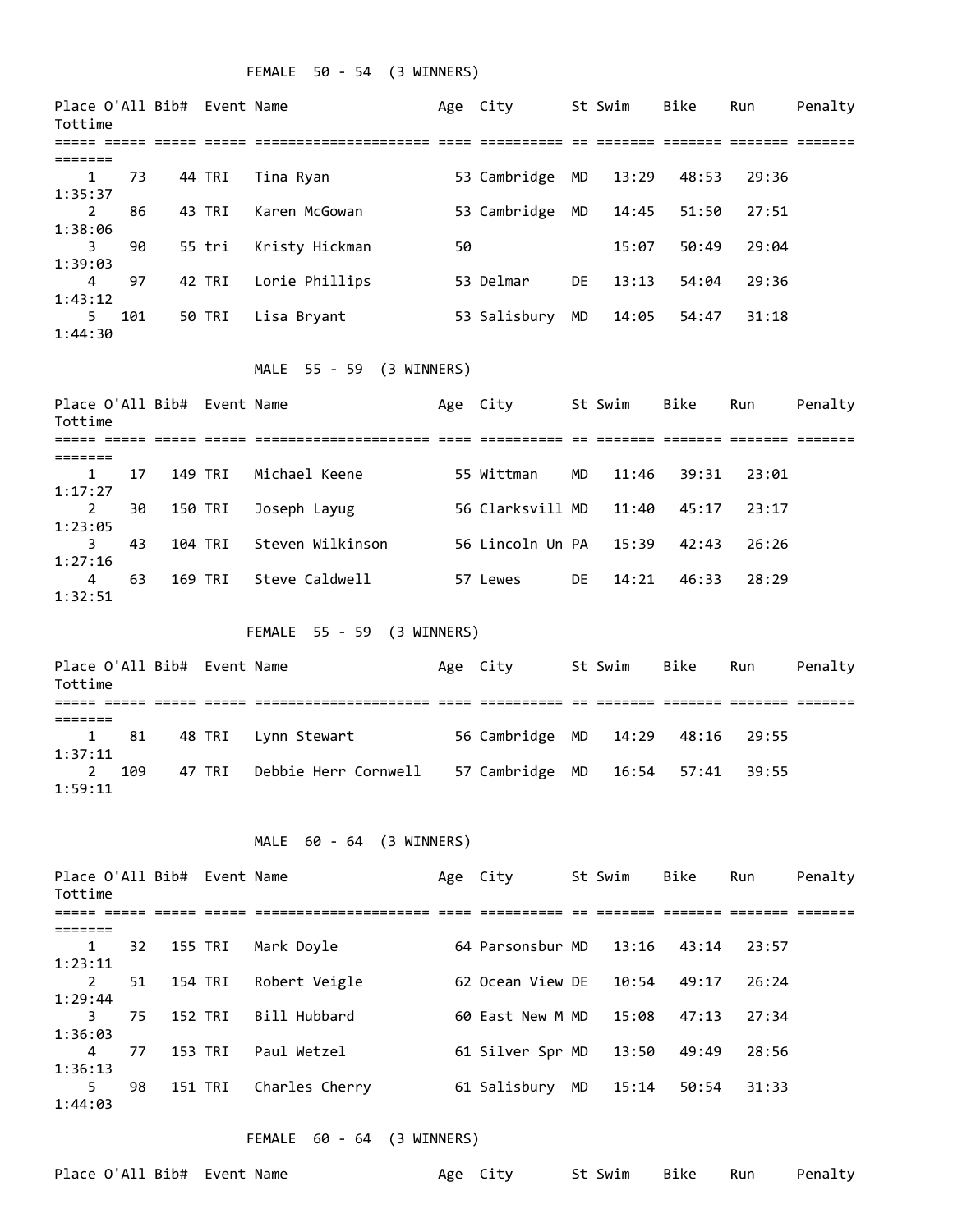Tottime

===== ===== ===== ===== ===================== ==== ========== == ======= ======= ======= =======

MALE 65 - 69 (3 WINNERS)

| Place O'All Bib# Event Name<br>Tottime |  |                             | Age City                           | St Swim - Bike - Run |  | Penalty |
|----------------------------------------|--|-----------------------------|------------------------------------|----------------------|--|---------|
|                                        |  |                             |                                    |                      |  |         |
|                                        |  |                             |                                    |                      |  |         |
|                                        |  | 1 16 158 TRI Bruce Anderson | 66 Salisbury MD 11:16 38:33 24:28  |                      |  |         |
| 1:17:06                                |  |                             |                                    |                      |  |         |
|                                        |  | 2 21 157 TRI Ed Jordan      | 65 Parsonsbur MD 12:11 43:18 22:06 |                      |  |         |
| 1:20:07                                |  |                             |                                    |                      |  |         |

## FEMALE 65 - 69 (3 WINNERS)

Place O'All Bib# Event Name Age City St Swim Bike Run Penalty Tottime ===== ===== ===== ===== ===================== ==== ========== == ======= ======= ======= ======= ======= 1 46 49 TRI Gail Dooley 66 East Falmo MA 13:06 44:55 26:44 1:27:45

#### MALE 70 - 99 (3 WINNERS)

| Place O'All Bib# Event Name<br>Tottime |     |         |                  | Age City        |    | St Swim | Bike  | Run   | Penalty |
|----------------------------------------|-----|---------|------------------|-----------------|----|---------|-------|-------|---------|
|                                        |     |         |                  |                 |    |         |       |       |         |
|                                        |     |         |                  |                 |    |         |       |       |         |
| $\mathbf{1}$                           | 55  | 162 TRI | Mike Stewart     | 74 Cambridge MD |    | 13:32   | 44:52 | 27:56 |         |
| 1:30:29                                |     |         |                  |                 |    |         |       |       |         |
| 2                                      | 64  | 161 TRI | Woody Disharoon  | 71 Laurel       | DE | 15:30   | 44:57 | 28:04 |         |
| 1:32:59                                |     |         |                  |                 |    |         |       |       |         |
| 3                                      | 92  | 159 TRI | Dell Pearson     | 70 Millsboro DE |    | 16:22   | 50:45 | 26:31 |         |
| 1:39:53                                |     |         |                  |                 |    |         |       |       |         |
| 4                                      | 106 | 160 TRI | Michael Schrader | 73 Cambridge    | MD | 15:18   | 53:40 | 38:27 |         |
| 1:53:55                                |     |         |                  |                 |    |         |       |       |         |

#### SPECIAL CATAGORY WINNERS

#### RESULTS FOR " CLYDESDALE DIVISION-SPRINT "

| Place O'All Bib# Statu Name<br>Penalty Tottime |    |  |                            | Age G City |                          |     | St Swim | Bike  | Run   |
|------------------------------------------------|----|--|----------------------------|------------|--------------------------|-----|---------|-------|-------|
|                                                |    |  |                            |            |                          |     |         |       |       |
|                                                |    |  |                            |            |                          |     |         |       |       |
| 1                                              | 13 |  | 106 CLYDE Paul Larochelle  |            | 47 M ANNAPOLIS           | MD. | 12:56   | 36:35 | 22:58 |
| 1:15:47                                        |    |  |                            |            |                          |     |         |       |       |
| 2                                              | 43 |  | 104 CLYDE Steven Wilkinson |            | 56 M LINCOLN UNIVERSI PA |     | 15:39   | 42:43 | 26:26 |
| 1:27:16                                        |    |  |                            |            |                          |     |         |       |       |
|                                                | 74 |  | 105 CLYDE Douglas King     |            | 49 M OWINGS              | MD. | 14:14   | 46:18 | 28:21 |
| 1:35:48                                        |    |  |                            |            |                          |     |         |       |       |

#### RESULTS FOR " ATHENA DIVISION-SPRINT "

| Place O'All Bib# Statu Name<br>Penalty Tottime |     |                           |  | Age G City       |     | St Swim  | Bike  | Run    |
|------------------------------------------------|-----|---------------------------|--|------------------|-----|----------|-------|--------|
|                                                |     |                           |  |                  |     |          |       |        |
|                                                |     |                           |  |                  |     |          |       |        |
|                                                | -67 | 4 ATHEN Michelle Lawrence |  | 48 F GRASONVILLE |     | MD 13:43 | 46:17 | -29:16 |
| 1:33:57                                        |     |                           |  |                  |     |          |       |        |
|                                                | 94  | 5 ATHEN Kailyn Asbury     |  | 27 F SALISBURY   | MD. | 14:56    | 50:06 | 33:37  |